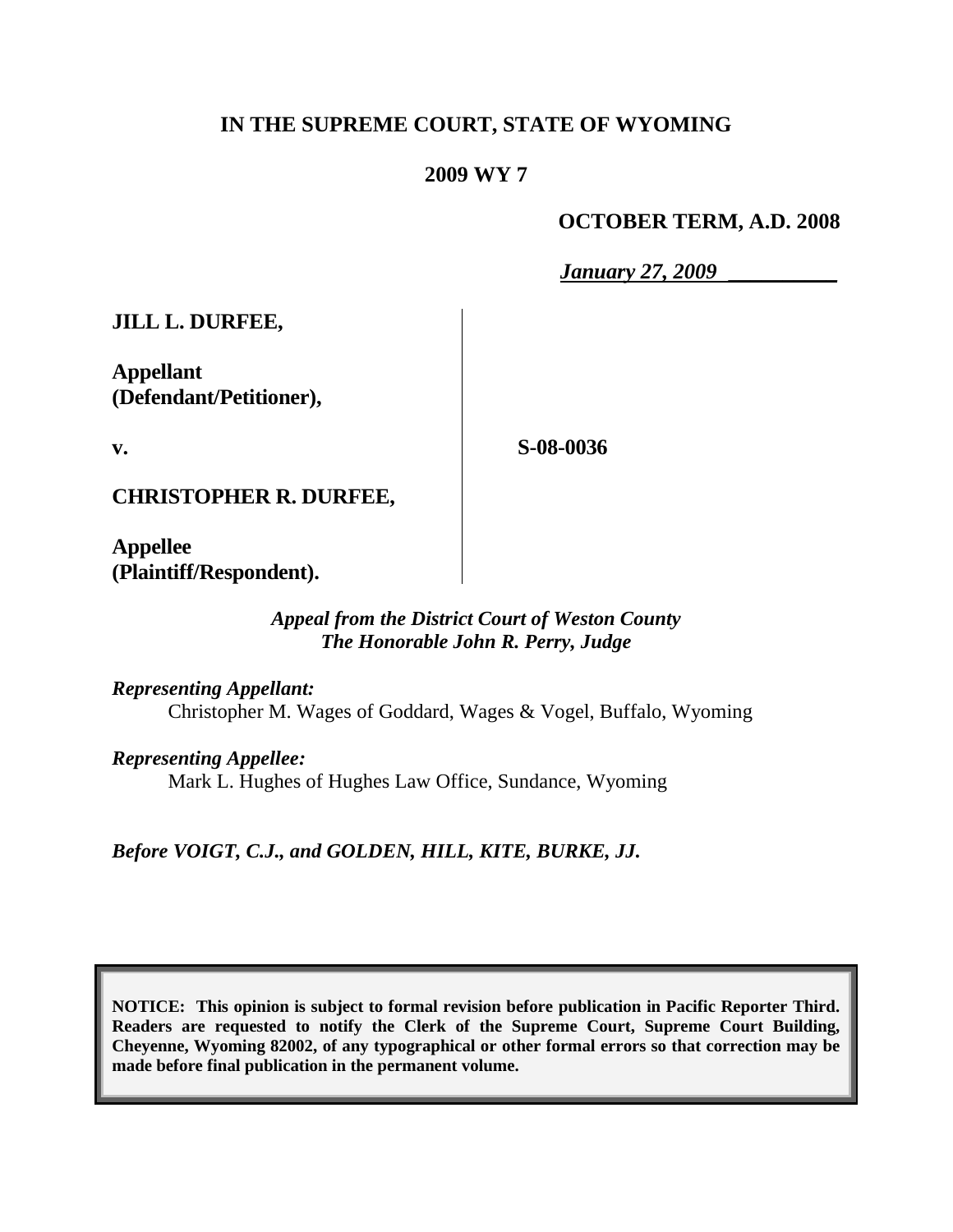**GOLDEN**, Justice.

[¶1] Jill Durfee (Mother) challenges the district court's order which denied her petition to modify the parties' divorce decree that awarded Christopher Durfee (Father) primary physical custody of their two children. The order also granted Father's petition to modify Mother's child support obligation and ordered Mother to pay half of Father's attorney fees and costs. We affirm.

### **ISSUES**

[¶2] Mother presents the following issues:

1. Whether the District Court erred when it denied Appellant's Petition for Modification of Child Custody and Child Support.

2. Whether the District Court erred when it granted Appellee's Petition for Modification of Child Support.

3. Whether the District Court erred when it awarded Appellee one-half of his attorney's fees and costs.

# **FACTS**

[¶3] Father and Mother were married in September 2000. The marriage produced two sons, GD and BD. In May 2005, after the parties reached a settlement agreement concerning custody, support, and the division of the marital property, Father filed for divorce. The divorce decree was entered on July 21, 2005. Consistent with the parties' agreement, the divorce decree awarded Father primary physical custody of the children, subject to reasonable and liberal visitation by Mother, and ordered Mother to pay monthly child support.

[¶4] After the divorce, Father's and Mother's lives underwent some changes. Father remarried and now lives with the children, his new wife, and her three children from a previous marriage in a four bedroom home in Upton, Wyoming. Mother also remarried and now lives in Belle Fourche, South Dakota, with her new husband and their elevenmonth-old daughter.

[¶5] On September 21, 2006, alleging materially changed circumstances, Mother filed a petition to modify the custody and child support provisions of the divorce decree, requesting primary custody of the children be given to her. On November 3, 2006, Father filed a petition to modify child support, requesting an increase in Mother's child support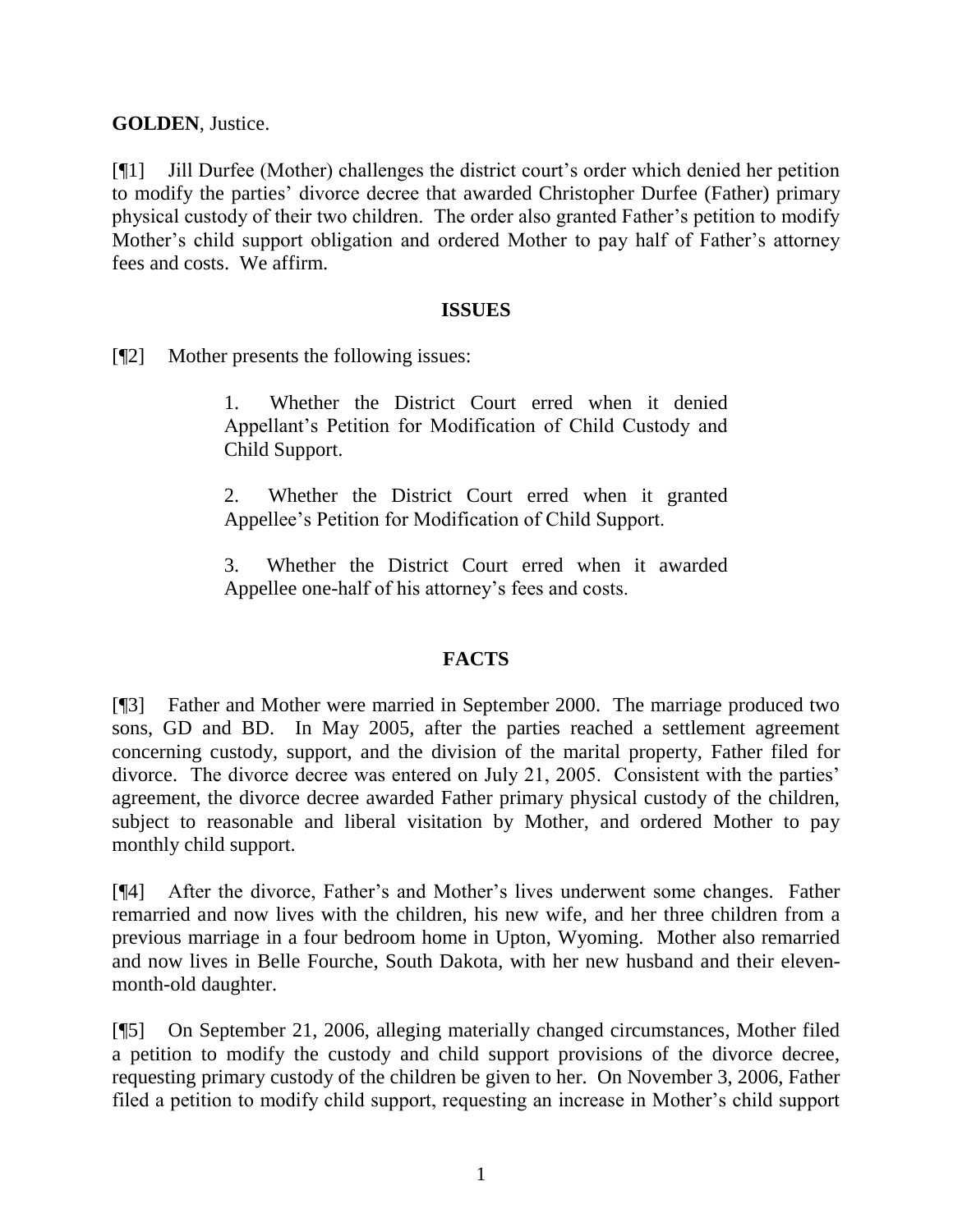obligation. The district court conducted a hearing on October 18 and December 12, 2007, during which it entertained testimony and other evidence from both parties. The district court ultimately denied Mother's petition, concluding that Mother failed to establish a material change in circumstances justifying a modification of the original custody order. The district court increased Mother's monthly child support obligation and ordered her to pay fifty percent of Father's attorney fees and costs. This appeal followed.

#### **DISCUSSION**

### *Custody Modification*

[¶6] The party seeking to modify the child custody provisions of a divorce decree bears the burden of showing that a material change in circumstances has occurred subsequent to the entry of the decree. If that showing is made, then the party must also show that modification of custody would be in the best interests of the children. Wyo. Stat. Ann. § 20-2-204(c) (LexisNexis 2007); *Hayzlett v. Hayzlett*, 2007 WY 147, ¶ 9, 167 P.3d 639, 642 (Wyo. 2007); *CLH v. MMJ*, 2006 WY 28, ¶ 8, 129 P.3d 874, 876 (Wyo. 2006) (modification is a two step process). Findings regarding material change of circumstances are principally factual determinations to which we accord great deference. *Morris v. Morris*, 2007 WY 174, ¶ 7, 170 P.3d 86, 89 (Wyo. 2007); *CLH*, ¶ 11, 129 P.3d at 877. This Court has consistently recognized the broad discretion enjoyed by a district court in child custody matters. We will not interfere with the district court's custody determination absent procedural error or a clear abuse of discretion. *CLH*, ¶ 6, 129 P.3d at 876; *Fergusson v. Fergusson*, 2002 WY 66, ¶ 9, 45 P.3d 641, 644 (Wyo. 2002); *Semler v. Semler*, 924 P.2d 422, 423-24 (Wyo. 1996). In determining whether an abuse of discretion has occurred, our primary consideration is the reasonableness of the district court's decision in light of the evidence presented. *CLH*, ¶ 6, 129 P.3d at 876. We view the evidence in the light most favorable to the district court's determination, affording every favorable inference to the prevailing party and omitting from our consideration the conflicting evidence. *Id.*; *Selvey v. Selvey*, 2004 WY 166, ¶ 15, 102 P.3d 210, 214 (Wyo. 2004).

[¶7] Mother contends the district court erred in failing to find a material change of circumstances to support a modification of the custody arrangement. Mother succinctly sums up her contention in her appellate brief:

> The totality of the trial testimony showed that there has been a substantial change of circumstances since the parties' divorce. [Mother] was depressed, broke, and had no place to live that was suitable for her children at the time of their divorce. [Mother] knew that she was emotionally and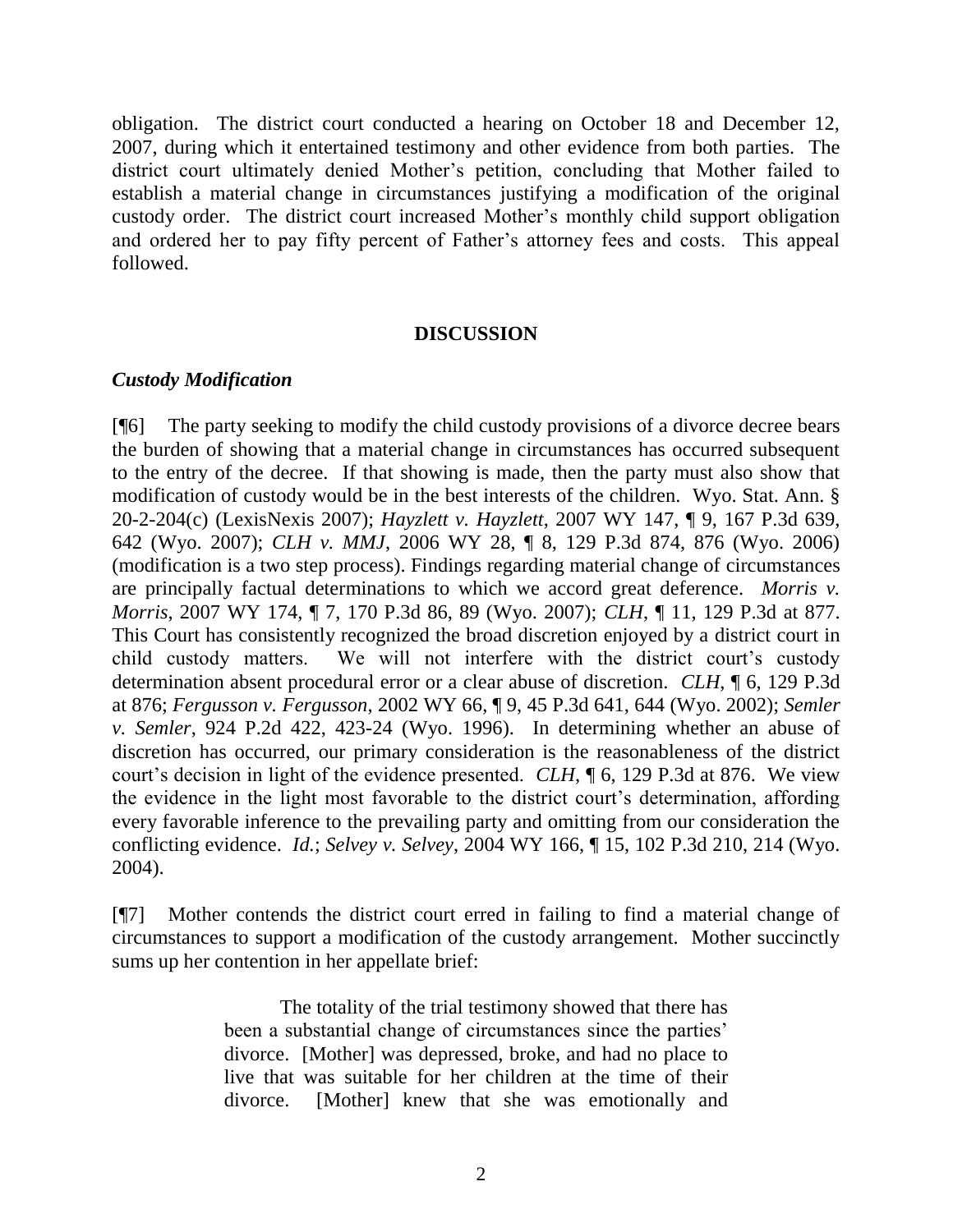financially incapable of having primary custody of her children at that time, but made it known at the time of the parties' settlement agreement that if she got back on her feet, she wanted primary custody transferred to her. Now, [Mother] has surged far ahead in her personal development and ability to serve as a parent. She has remarried to Cole Steeves, and she is in a stable, loving relationship with him. They have one baby girl, [HS], who is 11½ months old. She moved to Belle Fourche, South Dakota, and lives in a large, nice, stable home. Her home has ample space and is more than suitable for her sons. She is financially sound and is a stay at home mother who has significant time to devote to raising [GD] and [BD].

[¶8] There are several flaws with Mother's argument. First, Mother's allegation that she and Father agreed to renegotiate custody after she "got back on her feet" is not supported by any admissible evidence produced at the hearing below. Second, although an improvement in the personal development of one parent may constitute a material change in circumstances, a change in custody is not automatic. *See Mentock v. Mentock*, 638 P.2d 156 (Wyo. 1981) (change in circumstances must be material enough to outweigh society's interest in applying the doctrine of res judicata). *See also CLH*, 2006 WY 28, 129 P.3d 874; *Jackson v. Jackson*, 2004 WY 99, 96 P.3d 21 (Wyo. 2004); *Roberts v. Vilos*, 776 P.2d 216 (Wyo. 1989); *Kreuter v. Kreuter*, 728 P.2d 1129 (Wyo. 1986). Mother's evidence at the hearing essentially showed she was in a stable relationship with her new husband and lived in a nice house. While Mother's situation is commendable, we agree with the district court that it is not material enough to warrant reopening the initial custody determination.

[¶9] Mother also contends circumstances have materially changed because Father's personal condition has deteriorated to the detriment of the children. Some of Mother's allegations against Father actually concern matters which existed at the time the initial divorce decree was entered. Mother's remaining allegations were contradicted by evidence presented at the hearing. Our review of the record satisfies us that none of Mother's allegations justify a finding of a material change in circumstances.<sup>1</sup>

### *Child Support and Attorney Fees*

l

[¶10] Mother makes the same argument for both these issues. Her argument is essentially that, if she were to prevail on the first issue, the results on these two issues

<sup>&</sup>lt;sup>1</sup> Since we find no material change in circumstances, Mother's appellate argument concerning the best interests of the children is moot.